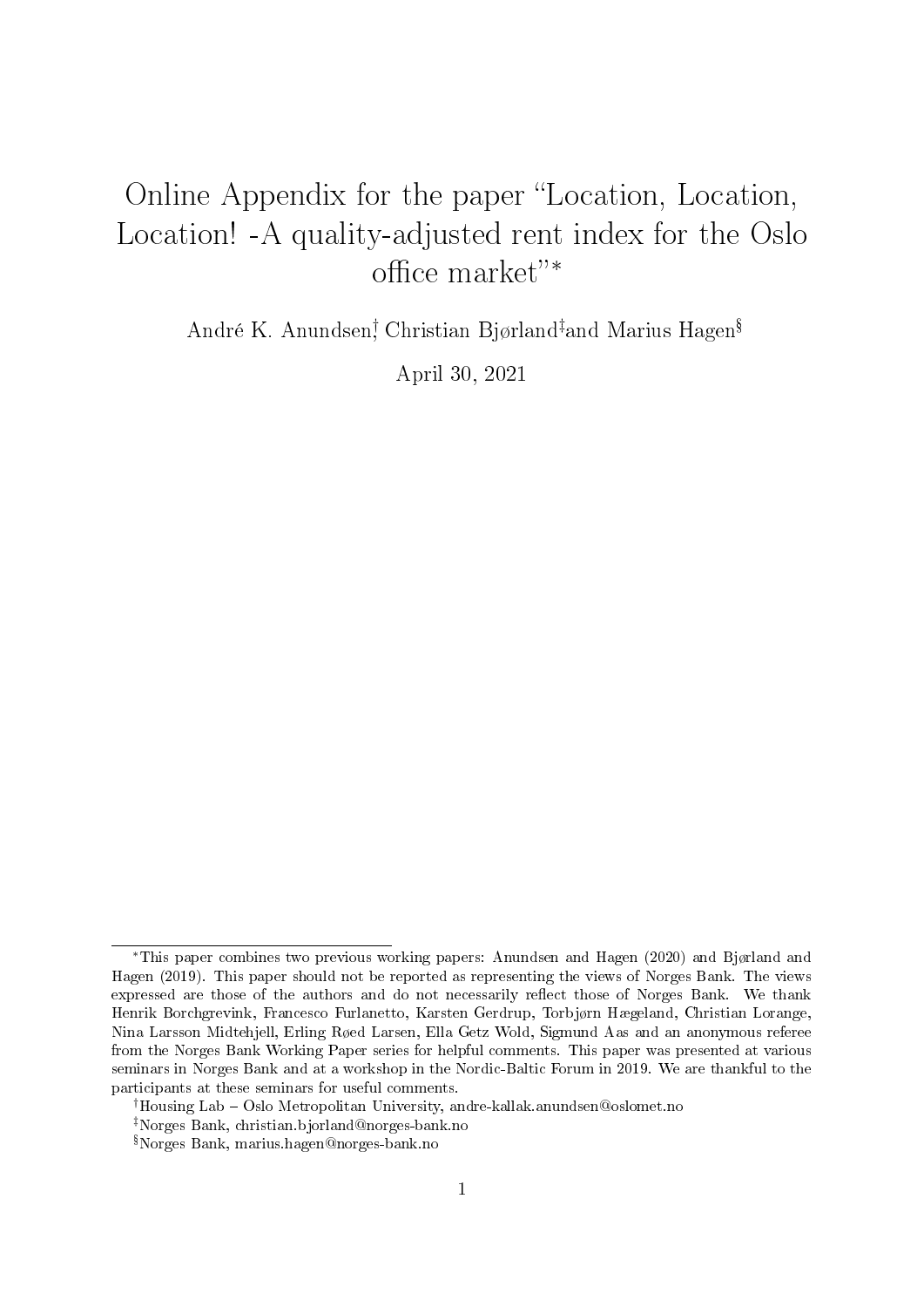## A Appendix



Figure A.1: Number of observations by year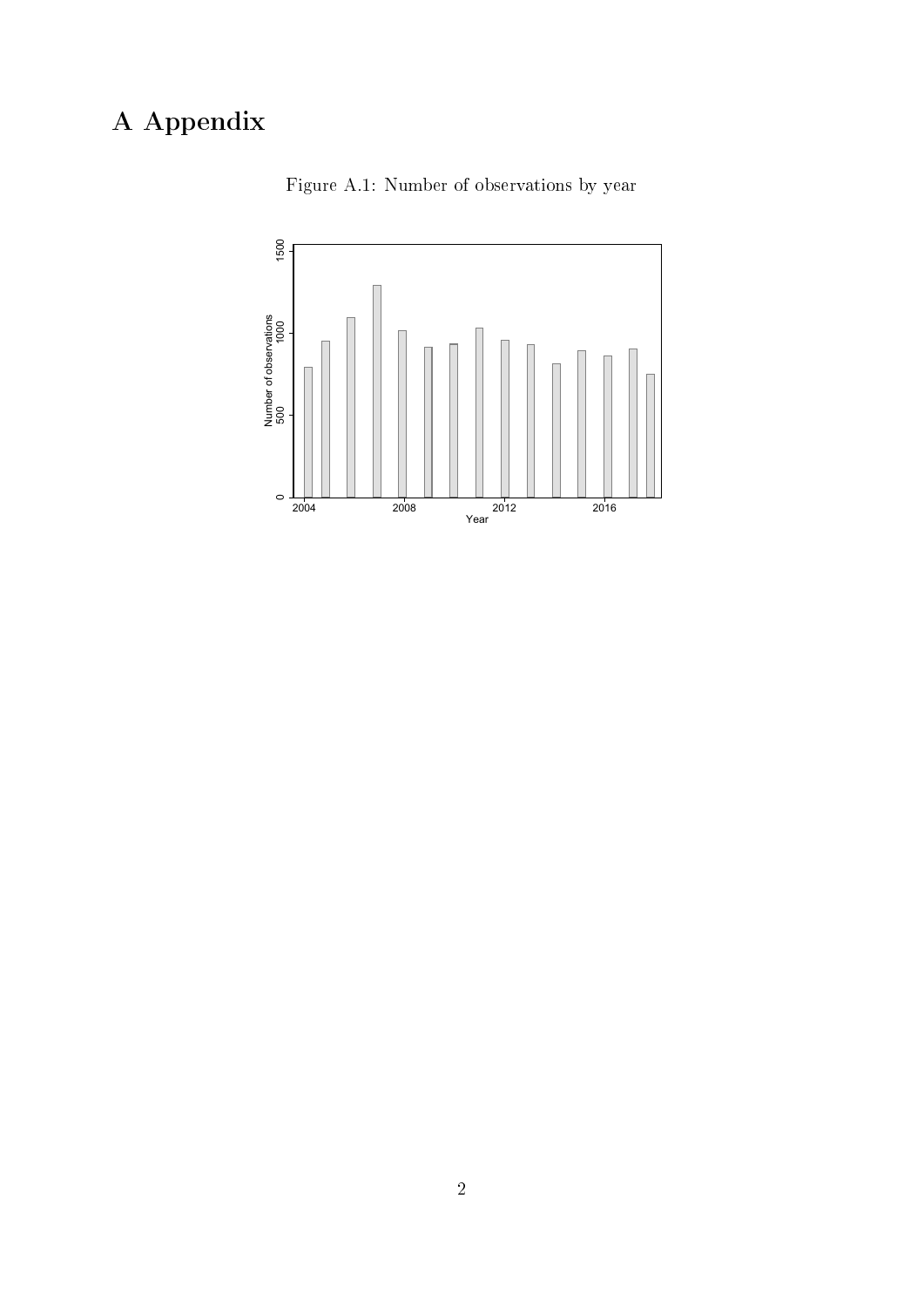Figure A.2: Lag between signature date and start date. Number of days



Notes: The figure displays only contracts where the number of days between signature and contract start date is 500 days or less (excludes three percent of the observations).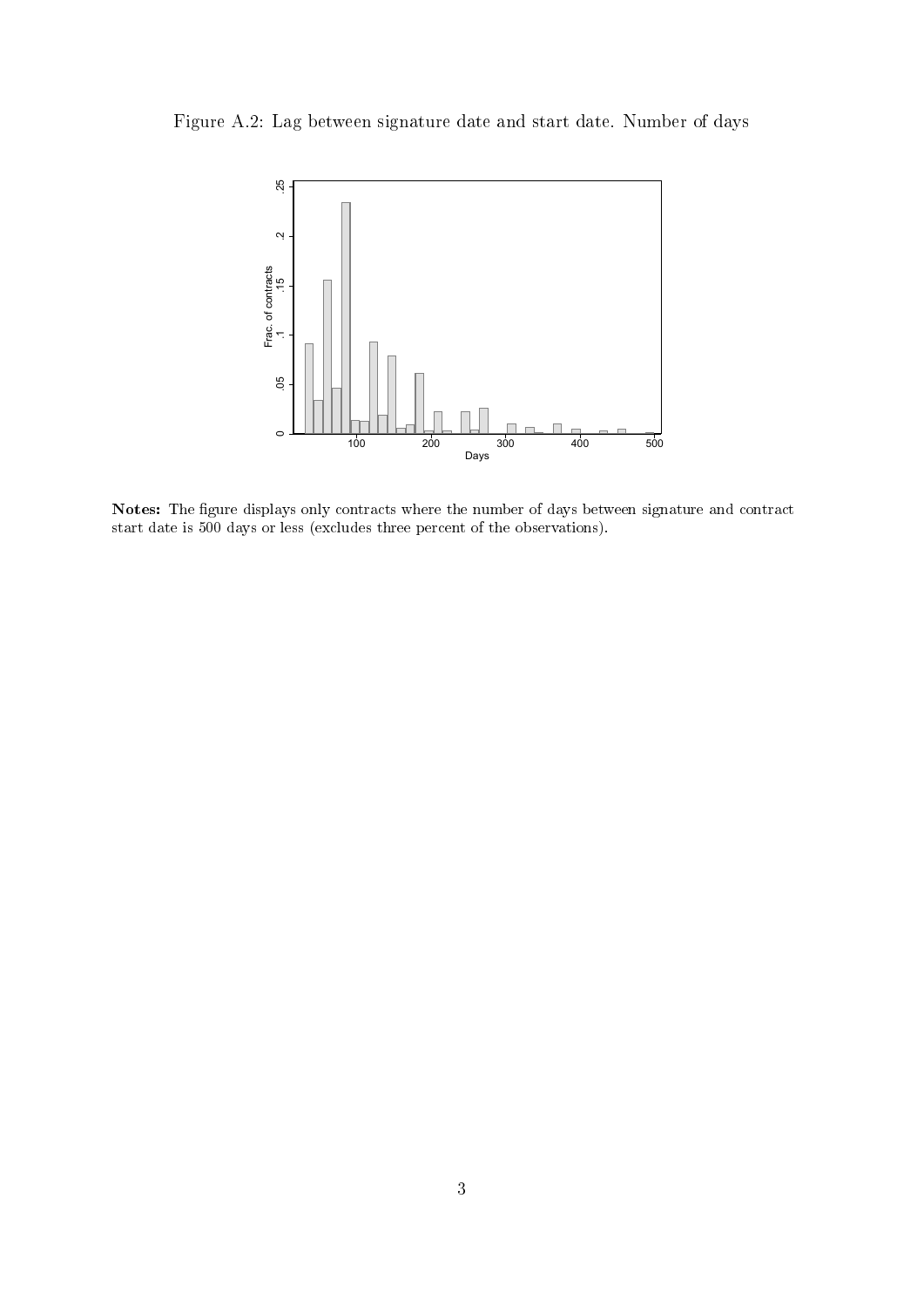

Figure A.3: Map of Oslo divided into different city districts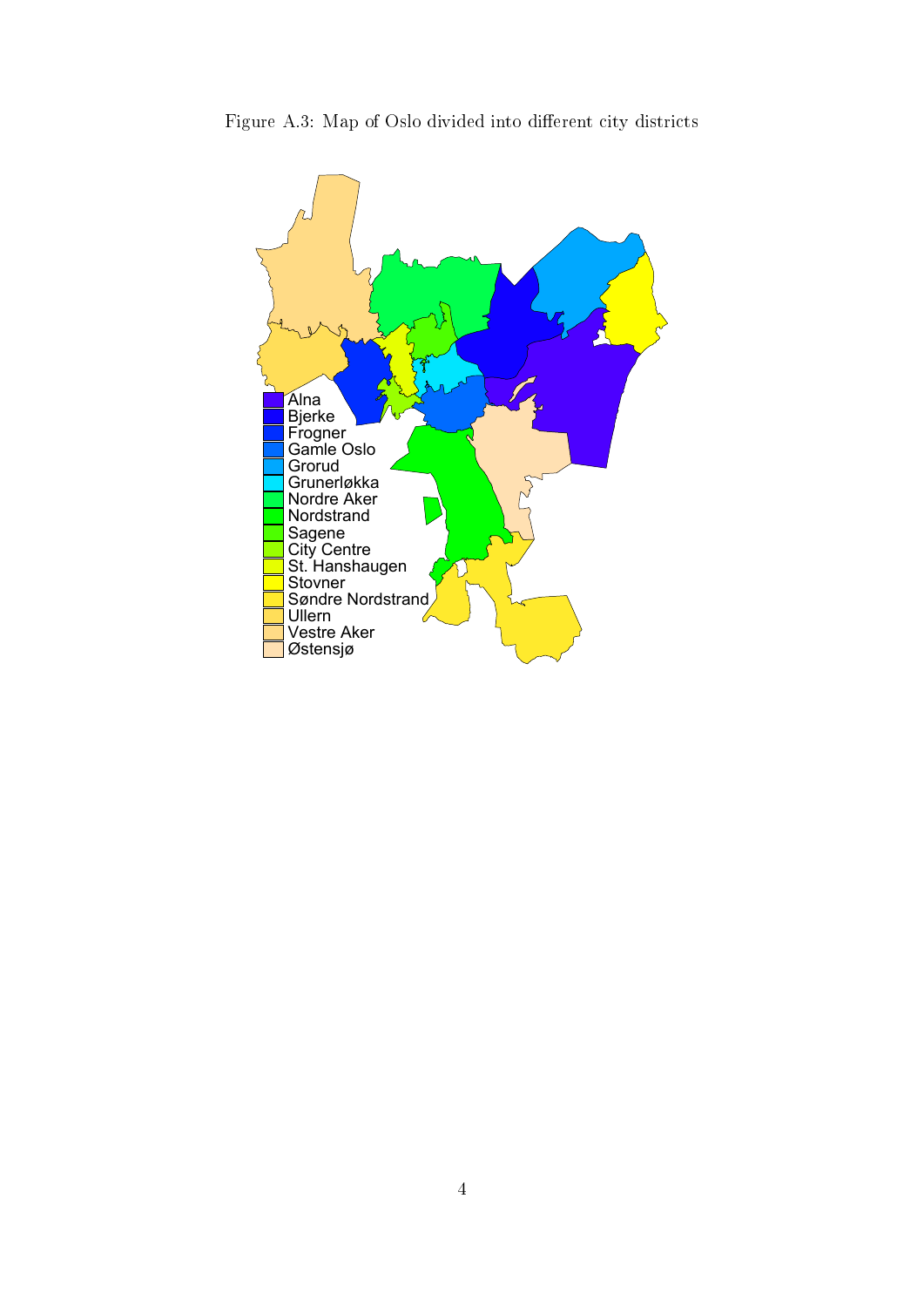



High price



Notes: The figure shows histograms of contract length over the full sample. We distinguish between three different rent categories; the low-priced contracts (below the  $25^{th}$  percentile) are shown in the upper left panel, the medium-priced contracts (between the  $25^{th}$  and the  $75^{th}$  percentiles) are shown in the upper right panel, and the high-priced contracts (above the  $75^{th}$  percentile) are shown in the lower panel. All classifications into price categories are made based on annual distributions.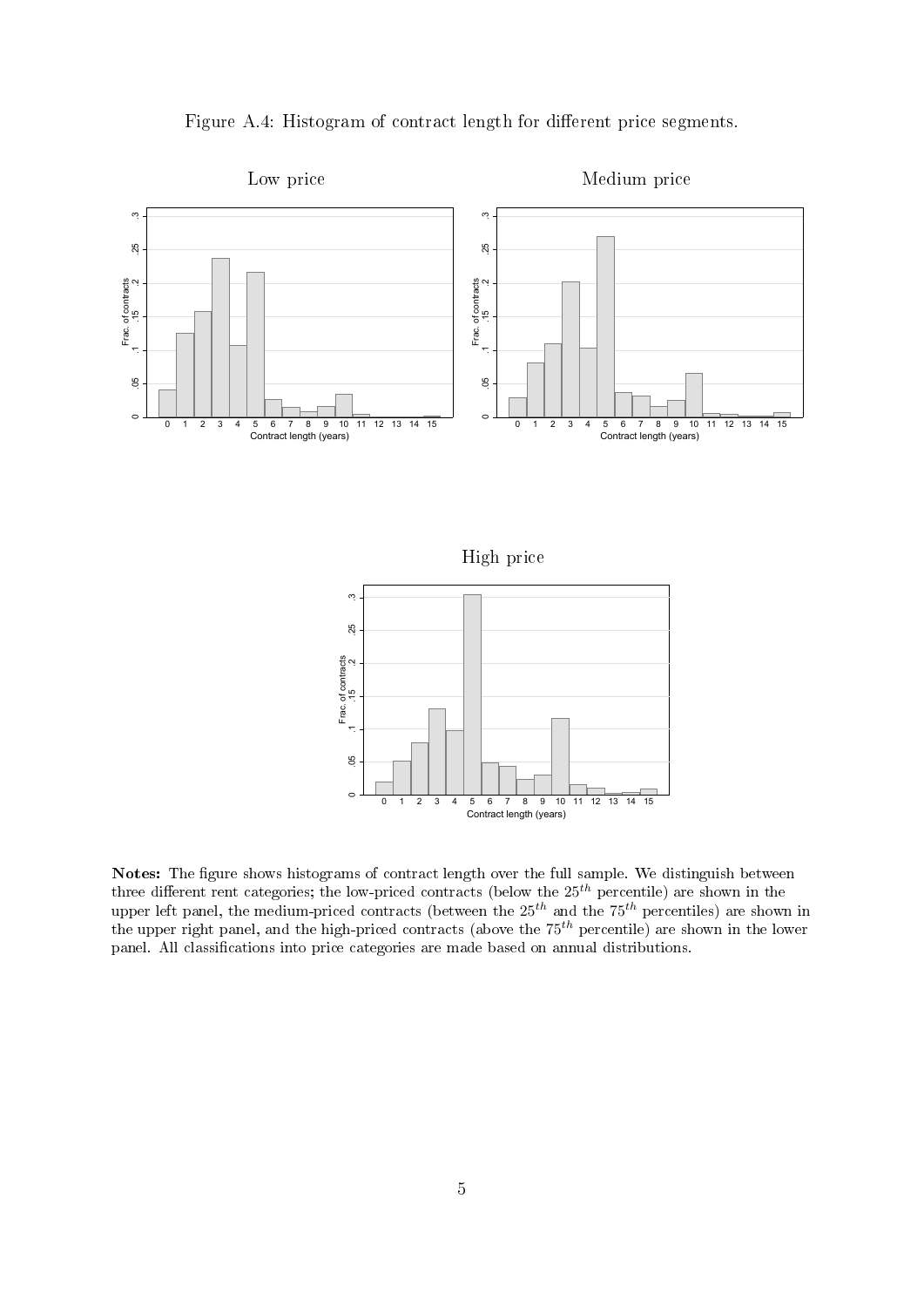



Contract length (years)



Notes: The figure shows the time series developments of different parts of the rent (upper left), size (upper right) and contract length (lower panel) distributions.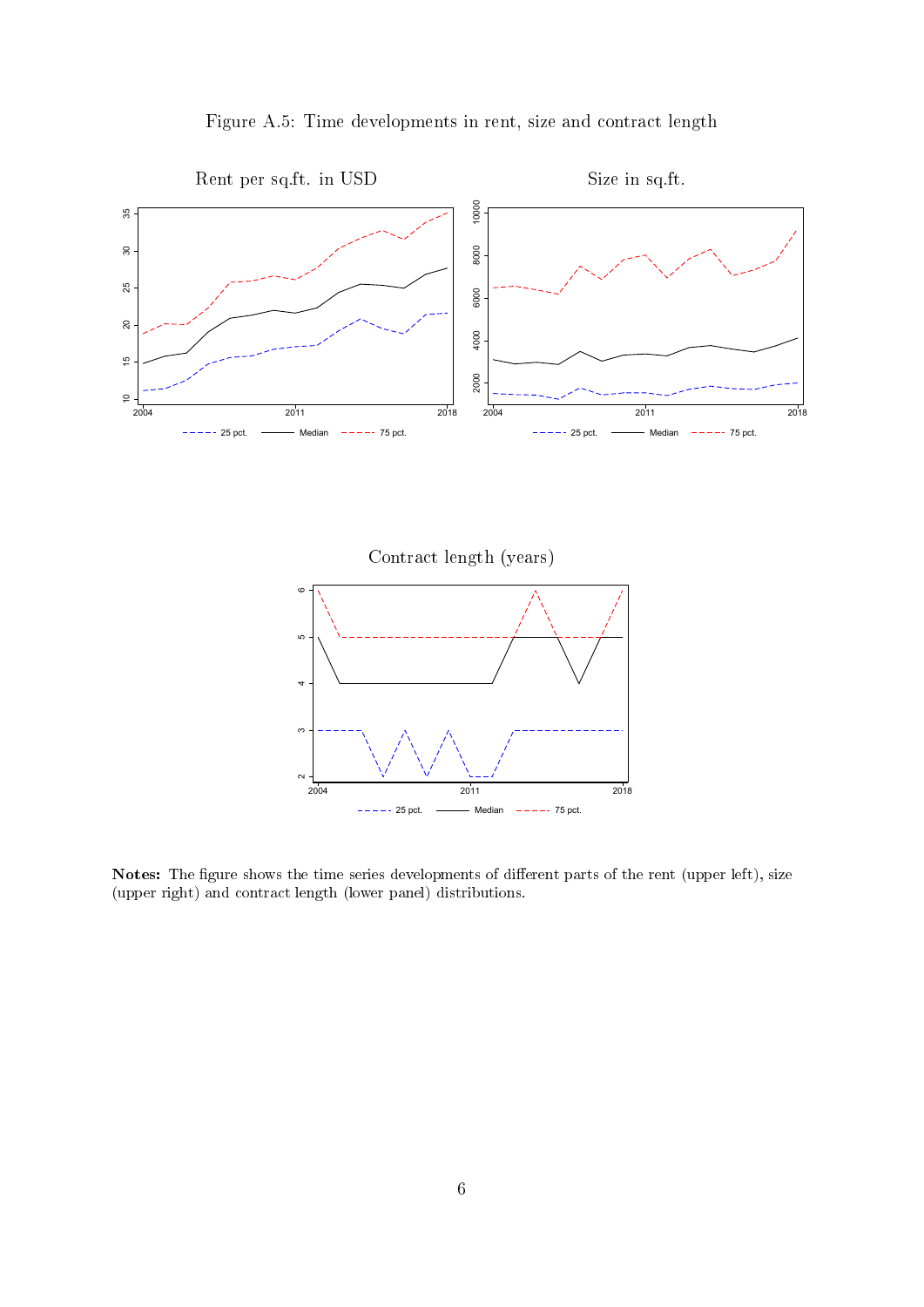



Notes: The left panel shows variations in median size of contracts within different parts of Oslo. The right panel shows the fraction of total office space rented out in different parts of the city. See Figure A.3 in Appendix for a map that includes the name of each city district.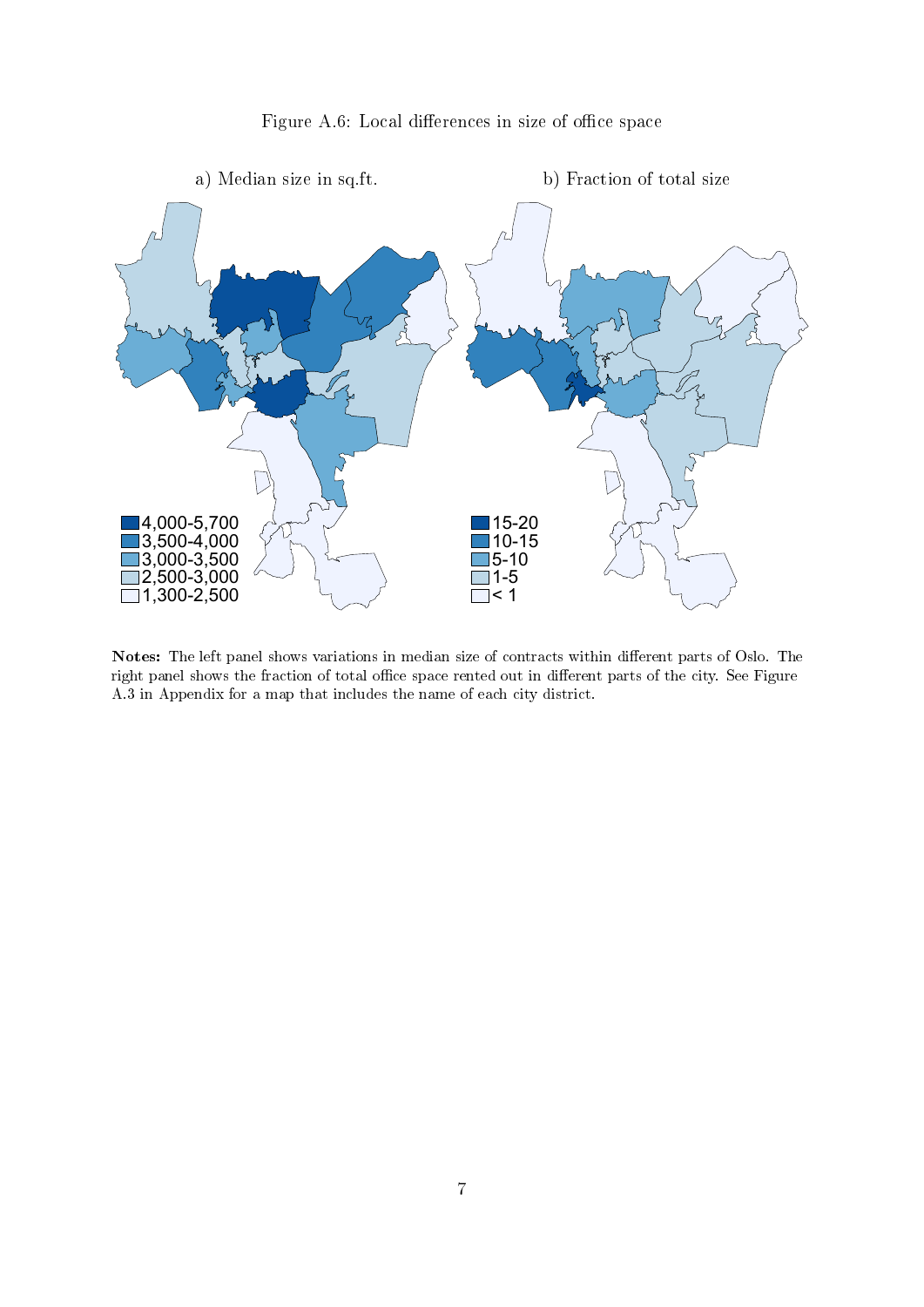

Figure A.7: Hedonic rent indices for eastern and western Oslo

Notes: The figure compares developments in rent indices for western and eastern Oslo. The indices are estimated as a four-quarter moving average. Both indices are normalized to 100 in 2005 Q1. The western part consists of Frogner, Gamle Oslo, Grünerløkka, Nordre Aker, Sagene, City Centre, St. Hanshaugen, Ullern and Vestre Aker, while the eastern part consists of the rest of the city districts.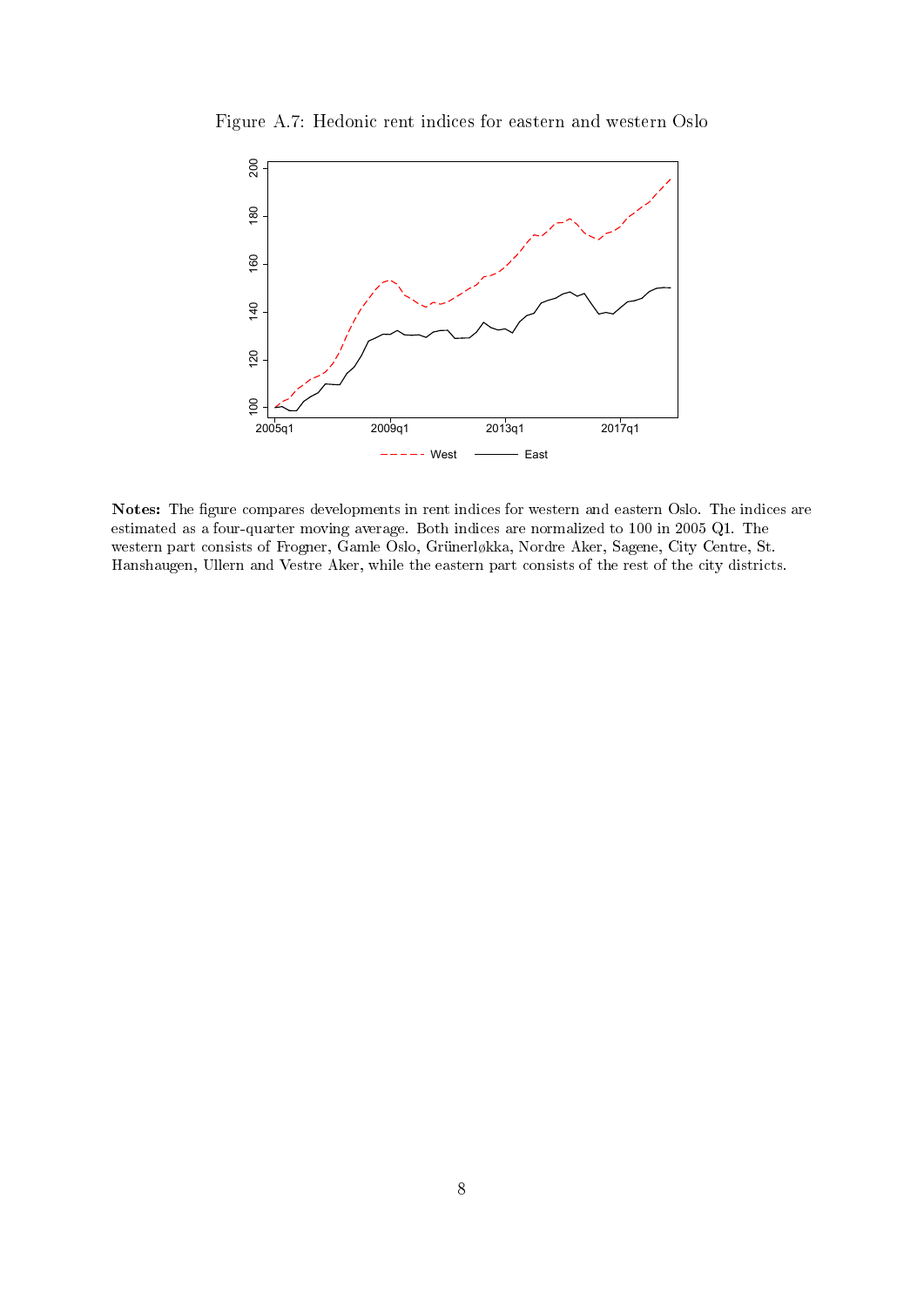Figure A.8: Hedonic rent indices based on signature date for Vika-Aker Brygge versus Frogner and City Centre versus the rest of Oslo



Notes: The figure compares developments in hedonic indices based on signature date across different parts of Oslo. The indices are estimated as a four-quarter moving average. All indices are normalized to 100 in 2011 Q1.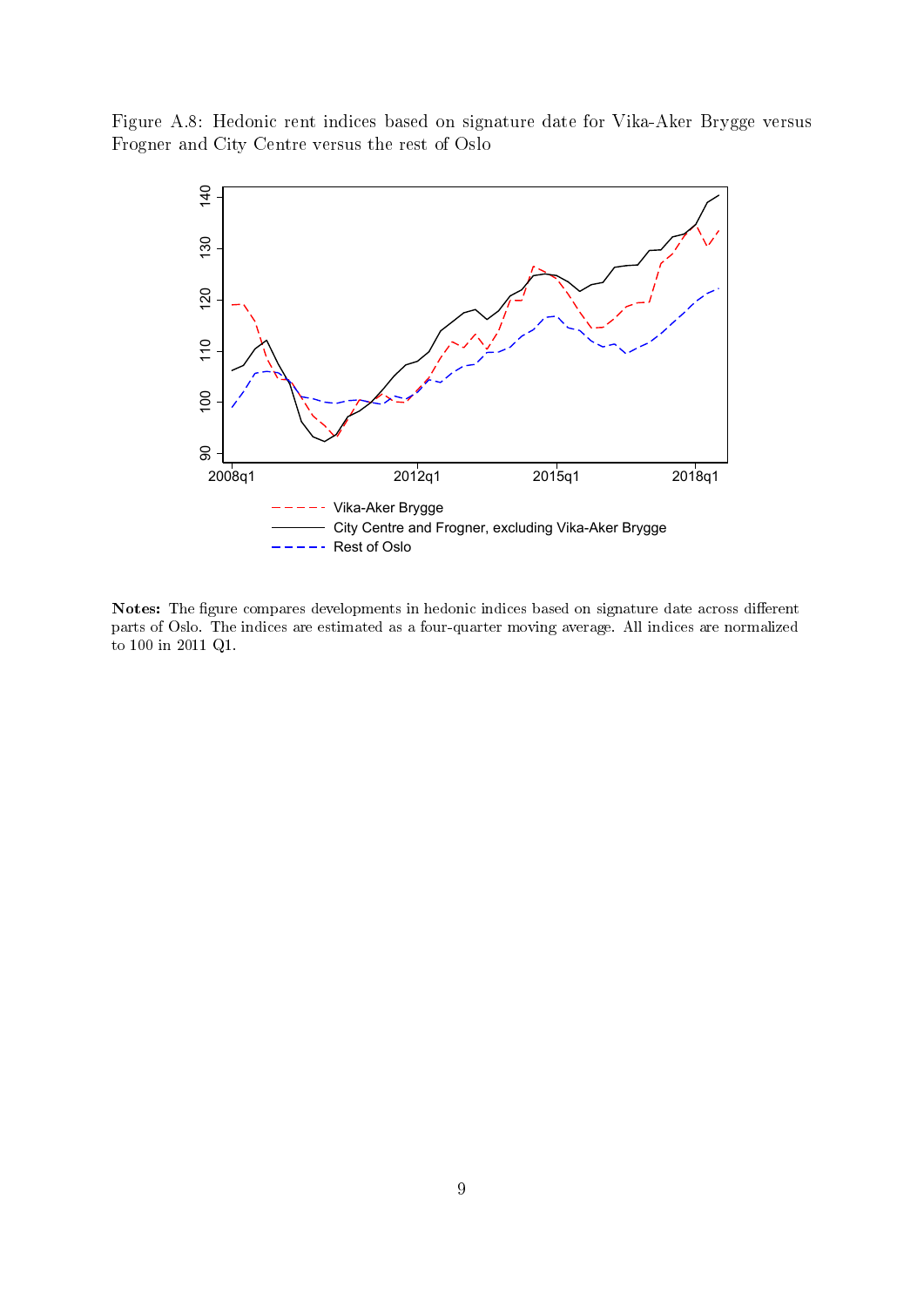## Figure A.9: Actual rents and estimated long-run equilibrium

Notes: The figure compares developments in actual rents with their estimated long-run equilibrium. Indices are normalized to 100 in 2010 Q1.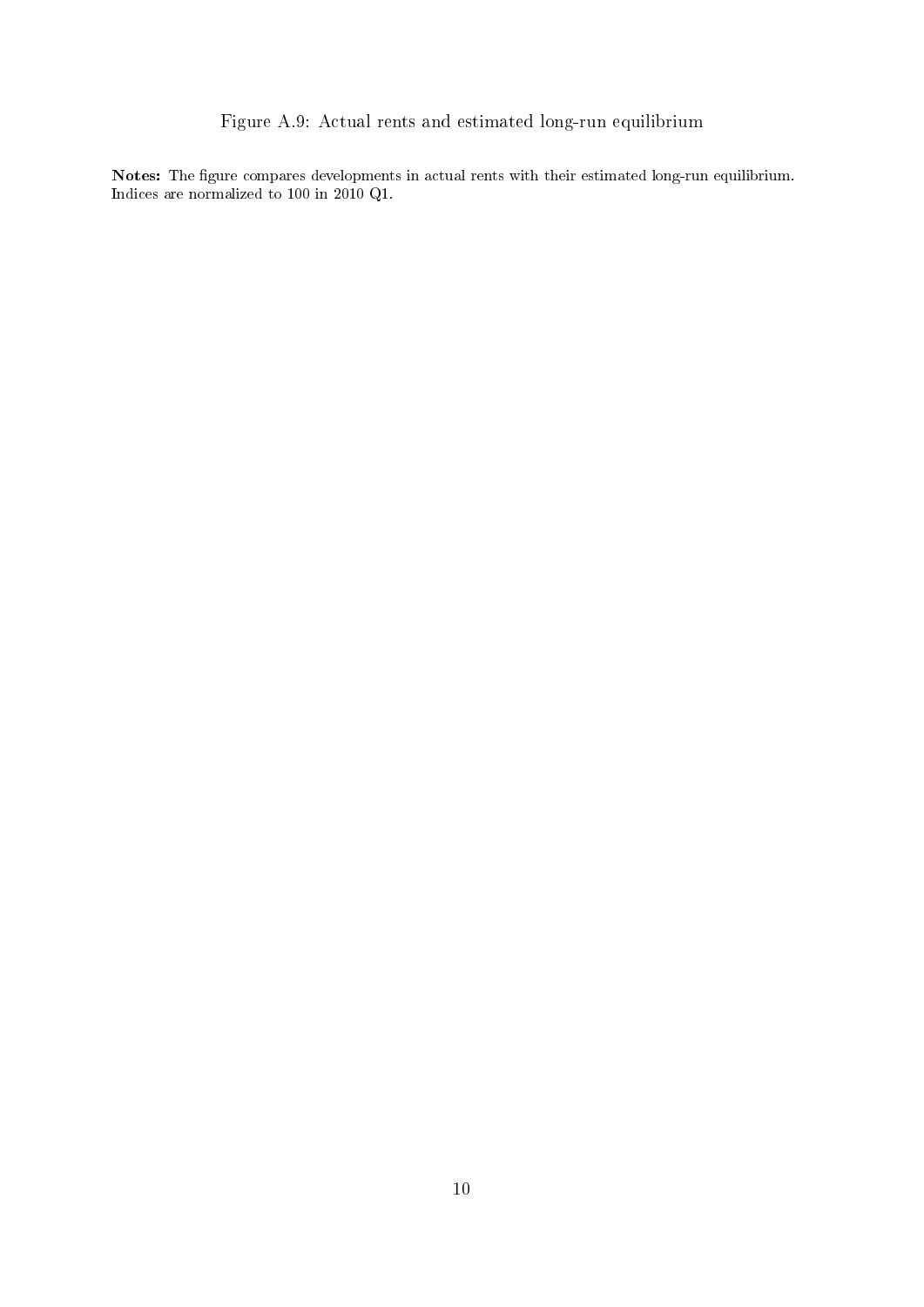| Year      | Adjusted $R^2$ | $Corr(Year-by-Year, Full sample)$ |
|-----------|----------------|-----------------------------------|
| 2004      | 0.647          | 0.829                             |
| 2005      | 0.593          | 0.871                             |
| 2006      | 0.569          | 0.862                             |
| 2007      | 0.673          | 0.922                             |
| 2008      | 0.677          | 0.911                             |
| 2009      | 0.671          | 0.864                             |
| 2010      | 0.703          | 0.894                             |
| 2011      | 0.682          | 0.890                             |
| 2012      | 0.731          | 0.886                             |
| 2013      | 0.762          | 0.919                             |
| 2014      | 0.791          | 0.914                             |
| 2015      | 0.783          | 0.917                             |
| 2016      | 0.758          | 0.900                             |
| 2017      | 0.739          | 0.881                             |
| 2018      | 0.776          | 0.901                             |
| All years | 0.705          | 0.919                             |

Table A.1: Estimating hedonic models year-by-year

Notes: The table shows results from estimating the hedonic model year-by-year, thereby allowing all parameters to change every year. The estimates are based on the specification in Column  $(V)$  in Table 2. Adjusted  $R^2$  achieved by estimating the hedonic model year-by-year is reported in the second column. The last row in the second column shows the adjusted  $R^2$  based on estimating the model on the full sample. The third column shows the correlation coefficient between the predicted rents from the hedonic model estimated year-by-year and predicted rents from the hedonic model estimated on the full sample. These correlation coefficients are shown for each of the years covered by our sample. The final row shows this correlation coefficient for the full sample.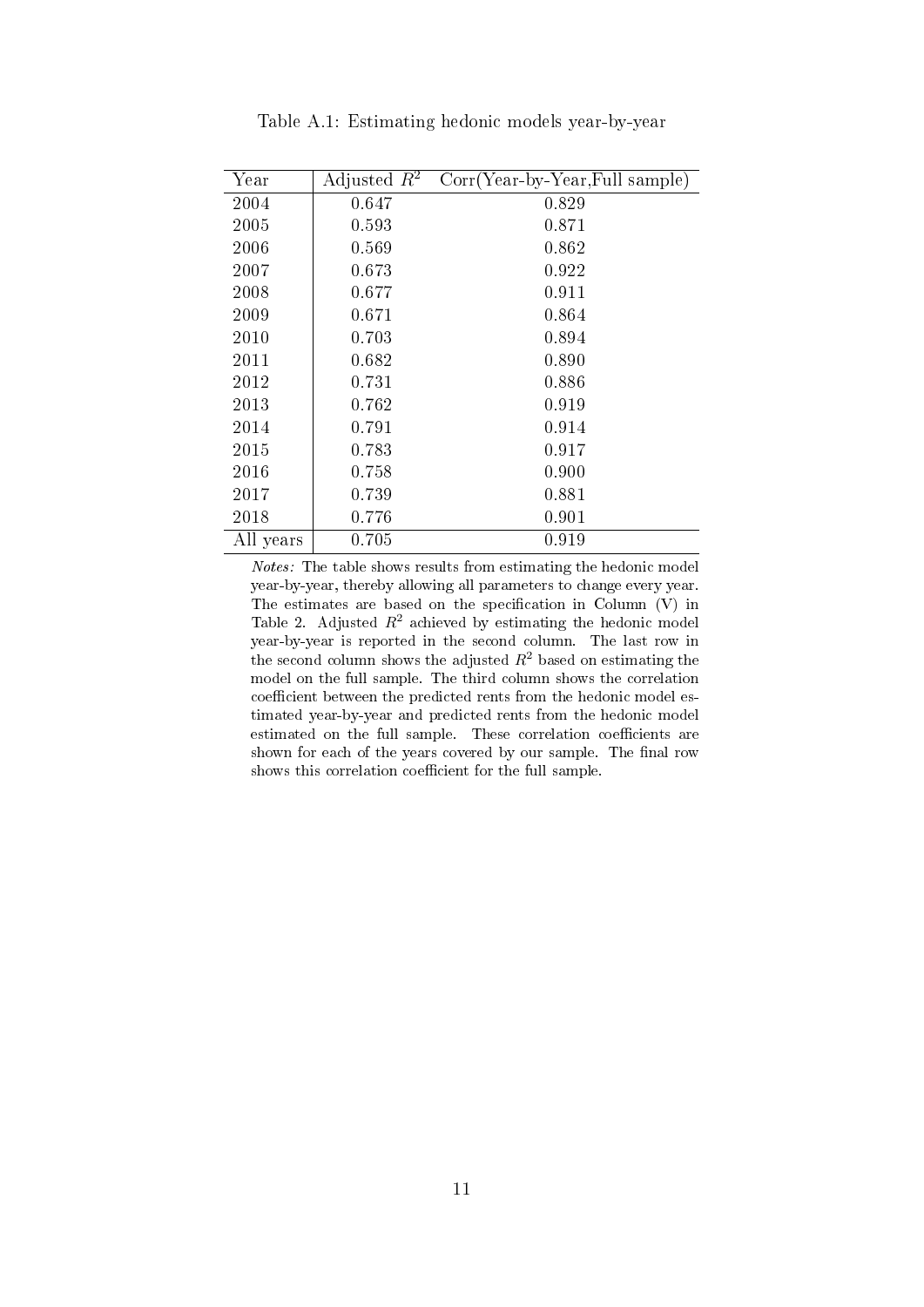|                                 |       | ( L L J       | (111)  |
|---------------------------------|-------|---------------|--------|
| Observations                    |       | 12,121 12,121 | 12,121 |
| $R^2$                           | 0.376 | 0.448         | 0.541  |
| Year-by-quarter fixed effects   |       |               |        |
| 2-digit ZIP codes fixed effects |       |               |        |
| 3-digit ZIP codes fixed effects |       |               |        |
| 4-digit ZIP codes fixed effects |       |               |        |

Table A.2: Hedonic models with different granularity in location-fixed effects

Notes: The table shows estimation results for alternative hedonic models for rents. We consider both two-digit ZIP codes, threedigit ZIP codes and four-digit ZIP codes. As more digits are added, the granularity increases. The sample period covers 2004  $\mathrm{Q1}$  -  $2018$   $\mathrm{Q3}.$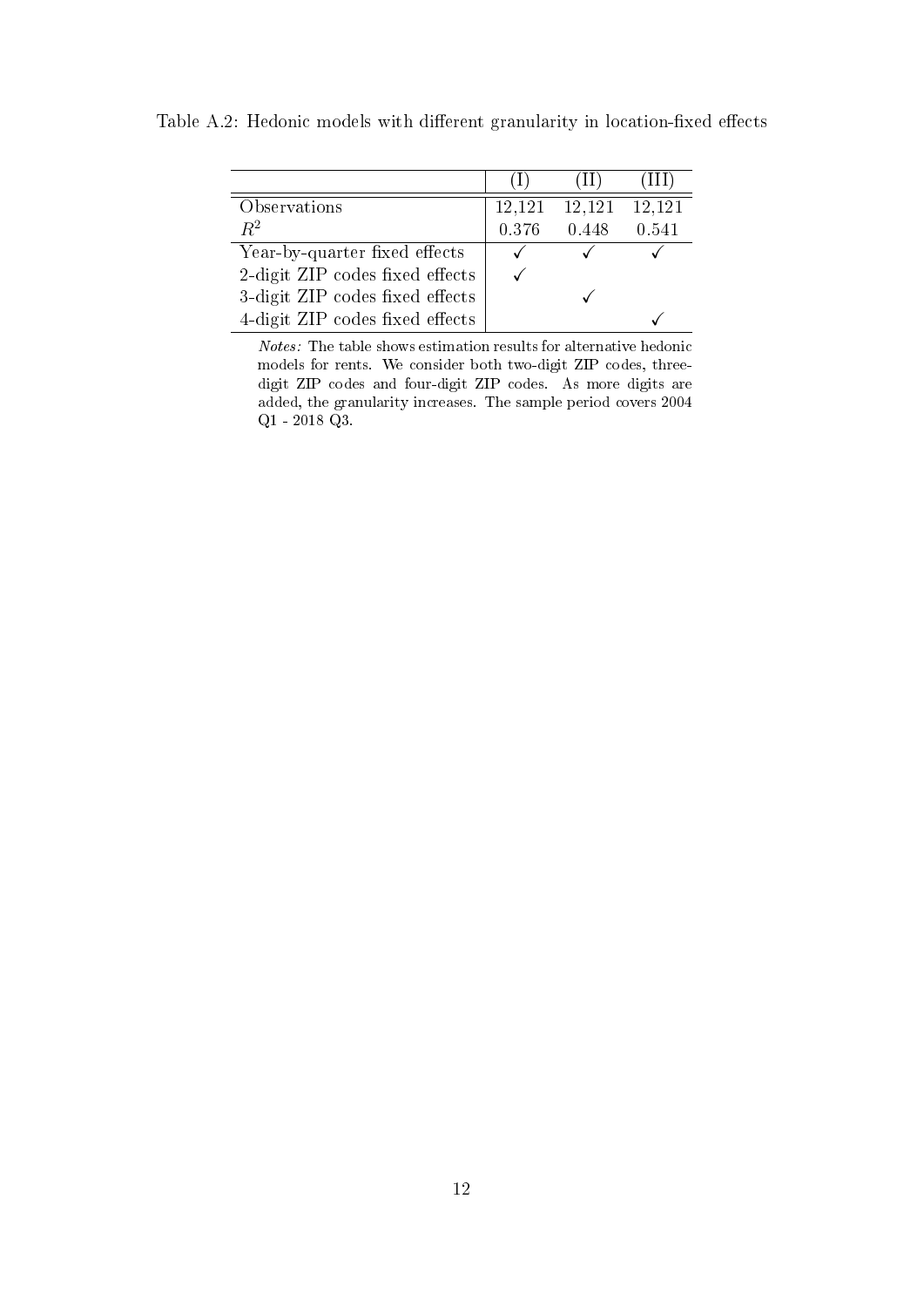| log(Size (sq.fit.))     | $0.017***$  | $0.016***$ | $0.026**$  |
|-------------------------|-------------|------------|------------|
|                         | (0.00)      | (0.00)     | (0.01)     |
|                         |             |            |            |
| Private renter          | $-0.031***$ |            |            |
|                         | (0.01)      |            |            |
|                         | $0.015***$  | $0.016***$ | $0.011***$ |
| Contract length (years) |             |            |            |
|                         | (0.00)      | (0.00)     | (0.00)     |
|                         |             |            |            |
| Renegotiation           | $-0.013**$  | $-0.013**$ | $-0.021$   |
|                         | (0.01)      | (0.01)     | (0.03)     |
| Observations            | 12,121      | 11,440     | 681        |
| $R^2$                   | 0.705       | 0.711      | 0.660      |
| Full sample             |             |            |            |
| Private tenants         |             |            |            |
| Public tenants          |             |            |            |
| Time fixed effects      |             |            |            |
| Building fixed effects  |             |            |            |

Table A.3: Estimating hedonic models for full sample, private tenants only and public tenants only

 $Notes:$  The estimates are based on the specification in Column (V) in Table 2. The model is estimated on: the full sample, private tenants and public tenants. The sample period covers 2004 Q1 - 2018 Q3.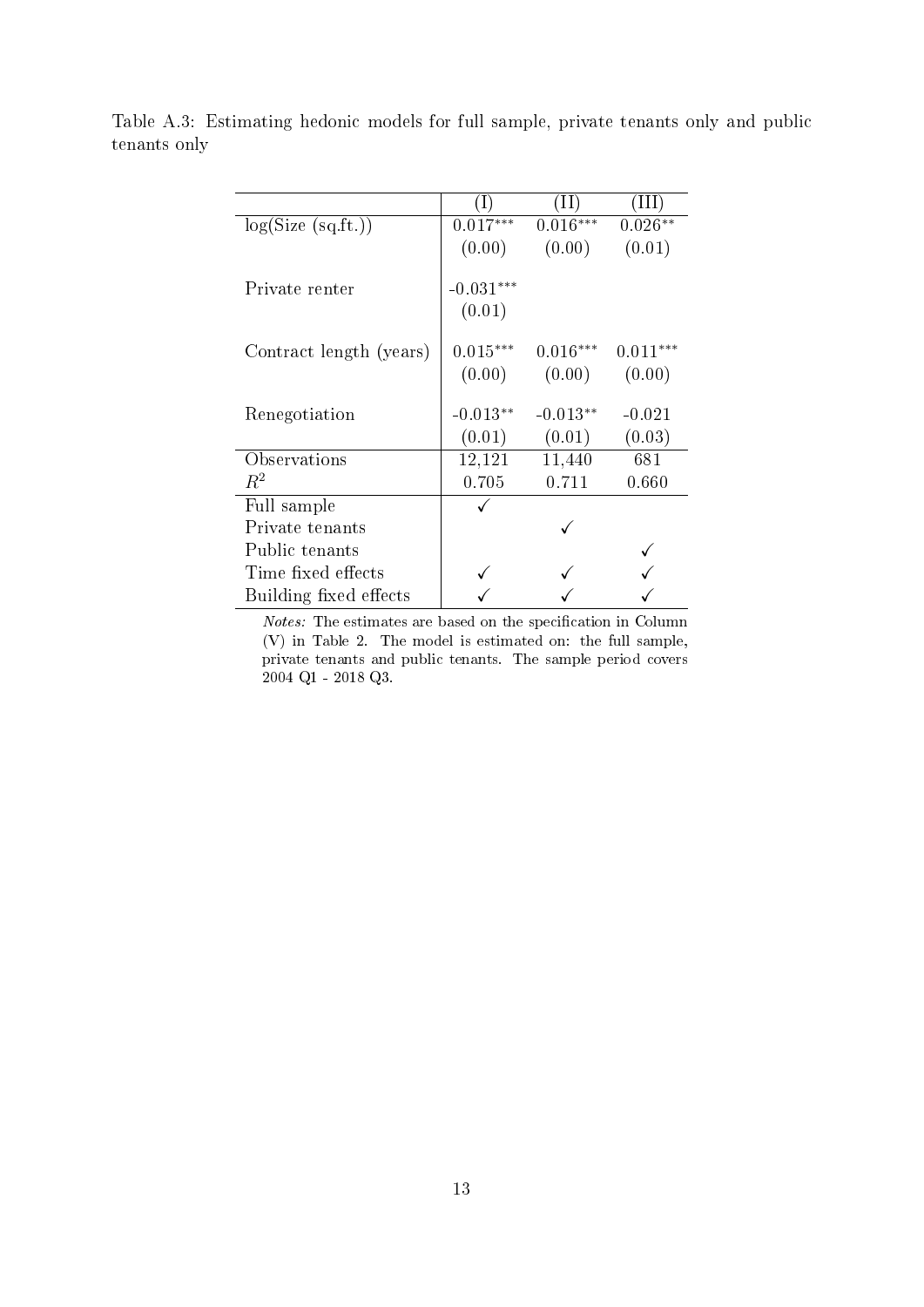|                                 | $(\mathrm{I})$ | $(\mathrm{II})$ | (III)       | (IV)        | V           |
|---------------------------------|----------------|-----------------|-------------|-------------|-------------|
| log(Size (sq.fit.))             |                |                 | $0.049***$  | $0.047***$  | $0.017***$  |
|                                 |                |                 | (0.00)      | (0.00)      | (0.00)      |
| Private renter                  |                |                 | $-0.058***$ | $-0.057***$ | $-0.068***$ |
|                                 |                |                 | (0.02)      | (0.02)      | (0.01)      |
| Contract length (years)         |                |                 | $0.017***$  | $0.017***$  | $0.014***$  |
|                                 |                |                 | (0.00)      | (0.00)      | (0.00)      |
| Renegotiation                   |                |                 | $-0.032***$ | $-0.030***$ | $-0.016**$  |
|                                 |                |                 | (0.01)      | (0.01)      | (0.01)      |
| Dist. to closest metro. (miles) |                |                 |             | $-0.163***$ |             |
|                                 |                |                 |             | (0.02)      |             |
| Observations                    | 5,991          | 5,991           | 5,991       | 5,991       | 5,991       |
| $R^2$                           | 0.0863         | 0.507           | 0.557       | 0.563       | 0.698       |
| Time fixed effects              |                |                 |             |             |             |
| ZIP code fixed effects          |                |                 |             |             |             |
| Building fixed effects          |                |                 |             |             |             |

Table A.4: Alternative hedonic models based on contract signature date

Notes: The table shows estimation results for alternative hedonic models for rents when signature dates are used. The sample period covers  $2007$  Q1- $2018$  Q3. Standard errors are reported in parenthesis below the point estimates. The asterisks denote signicance levels:  $* = 10\%, * = 5\%$  and  $*** = 1\%.$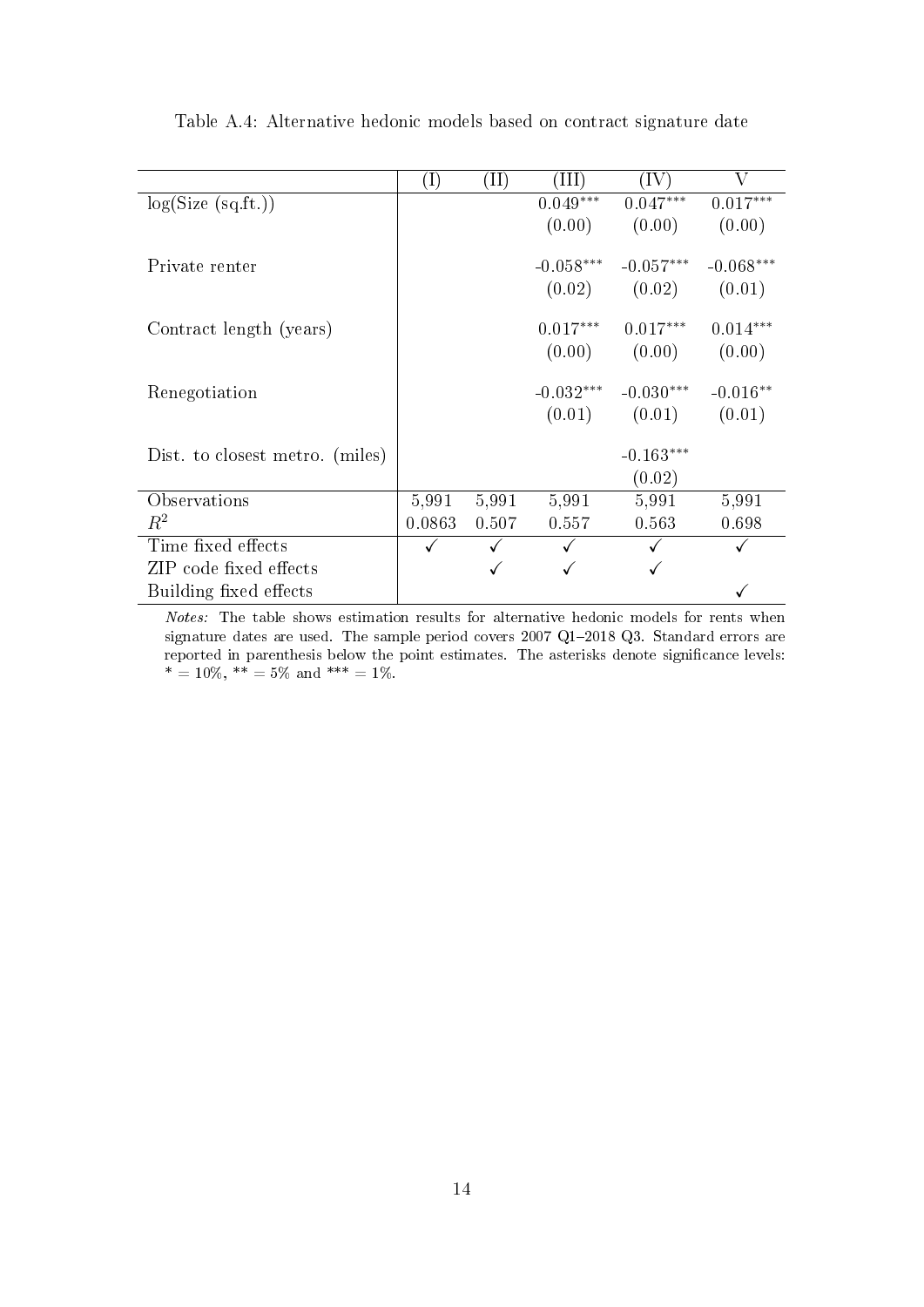| Variable                                          | About the series                                                                                                                                                                                                                    |
|---------------------------------------------------|-------------------------------------------------------------------------------------------------------------------------------------------------------------------------------------------------------------------------------------|
| Employment Oslo                                   | The series is break-adjusted for the change<br>in age-limit in 2005 and the use of a new<br>data source in 2015. Quarterly numbers<br>are constructed by cubic interpolation of<br>the annual data. Source: Statistics Nor-<br>way. |
| Quality-adjusted rent index Oslo office<br>market | Based on lease signing date. Connected<br>from 2006 with office rents based on lease<br>inception date.                                                                                                                             |
| Stock of offices Oslo                             | Estimate of stock of offices in 2014. Time<br>series constructed by adjusting for com-<br>pleted office space each quarter. Sources:<br>Akershus Eiendom and Statistics Norway                                                      |
| Office vacancy rate Oslo                          | Semi-annual data. Quarterly data con-<br>structed by linear interpolation. Source:<br>DNB Næringsmegling                                                                                                                            |

Table A.5: Error correction model. Data sources